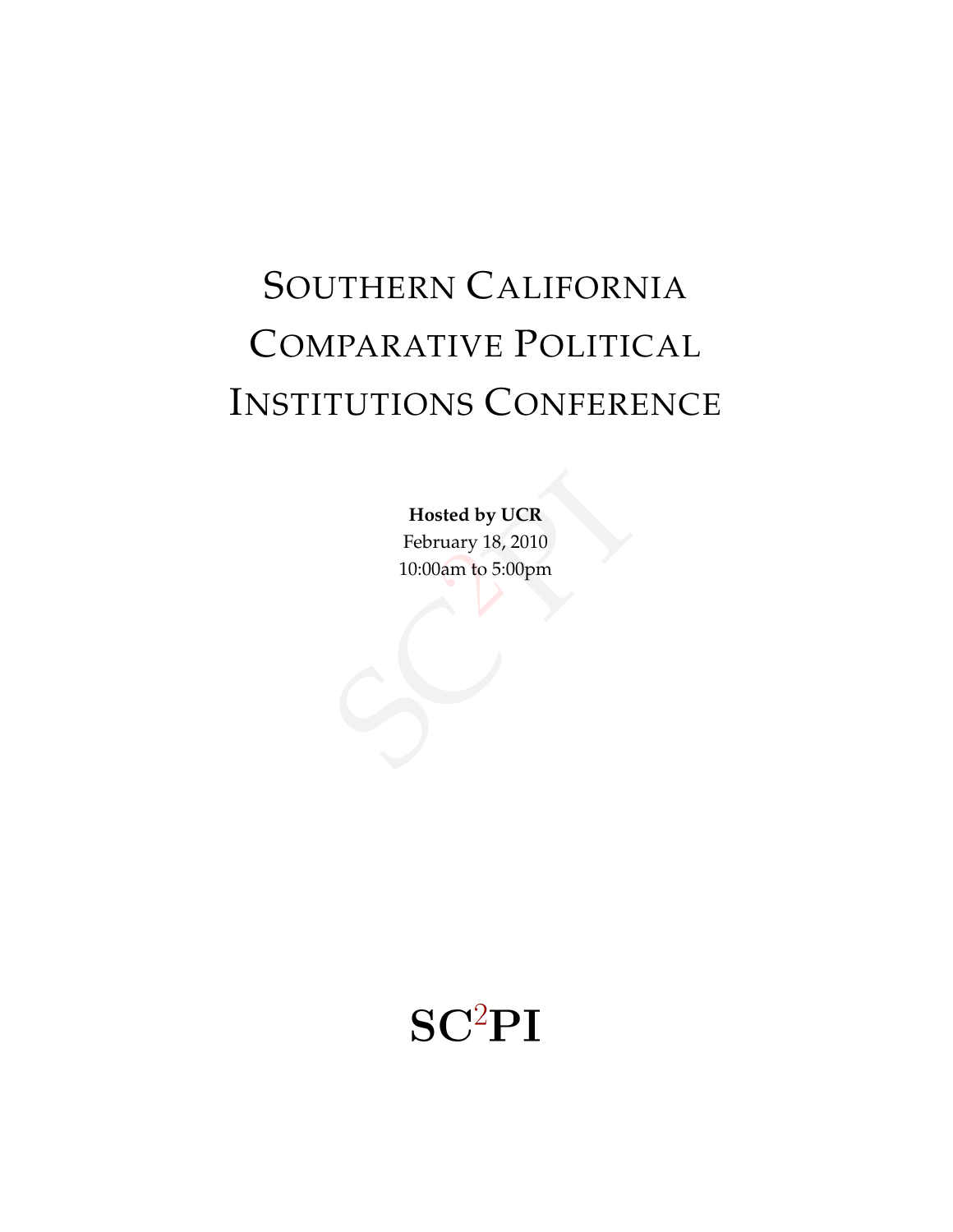## **Program**

#### **Introductions: 10:00-10:30**

**Session I: 10:30-12:00**

**Kathleen Bawn** (UCLA) & **Zeynep Somer-Topcu** (Vanderbilt)

*Government versus Opposition at the Polls: How Governing Status Affects the Impact of Policy Positions*

**Florence So** (UCLA) *The Consequences of Party Leadership Change on Democratic Elections*

Discussant: Heather Stoll (UCSB)

#### **Session II: 1:00-2:15**

**Garrett Glasgow** (UCSB), Matt Golder (PSU) & Sona Golder (PSU) *New Empirical Strategies to Model the Government Formation Process*

*Aatt Golder (PSU) & Sona Golde<br>Aodel the Government Formation I<br>& Myungkoo Kang (Claremon<br>nancial Crises: Identifying Patter* **Eunyoung Ha** (Claremont) & **Myungkoo Kang** (Claremont McKenna) *Government Responses to Financial Crises: Identifying Patterns and Policy Origins*

Discussant: James Adams (Davis)

#### **Session III: 2:15-2:55**

Responses to Financial Crises:<br>James Adams (Davis)<br>2:55<br>Iden (UCLA), Toke Aidt (Camb.<br>and Incumbency of Candidates to t<br>Scott Desposato (UCSD) **Miriam Golden** (UCLA), **Toke Aidt** (Cambridge) & **Devesh Tiwari** (UCSD) *Criminality and Incumbency of Candidates to the National Legislature in India*

Discussant: Scott Desposato (UCSD)

#### **Session IV: 3:15-4:30**

**James Adams** (Davis), **Caitlin Milazzo** (Davis) & **Jane Green** (Manchester)

*Are Voter Decision Rules Endogenous to Parties' Policy Strategies? A Model with Applications to Elite Depolarization in Post-Thatcher Britain*

**Jae H. Shin** (UCLA)

*Why Personalistic Parties? The Choice of Candidate-Centered Electoral Systems in New Democracies*

Discussant: Indridi H. Indridason (UCR)

#### **The Future of SCPI: 4:30-5:00**